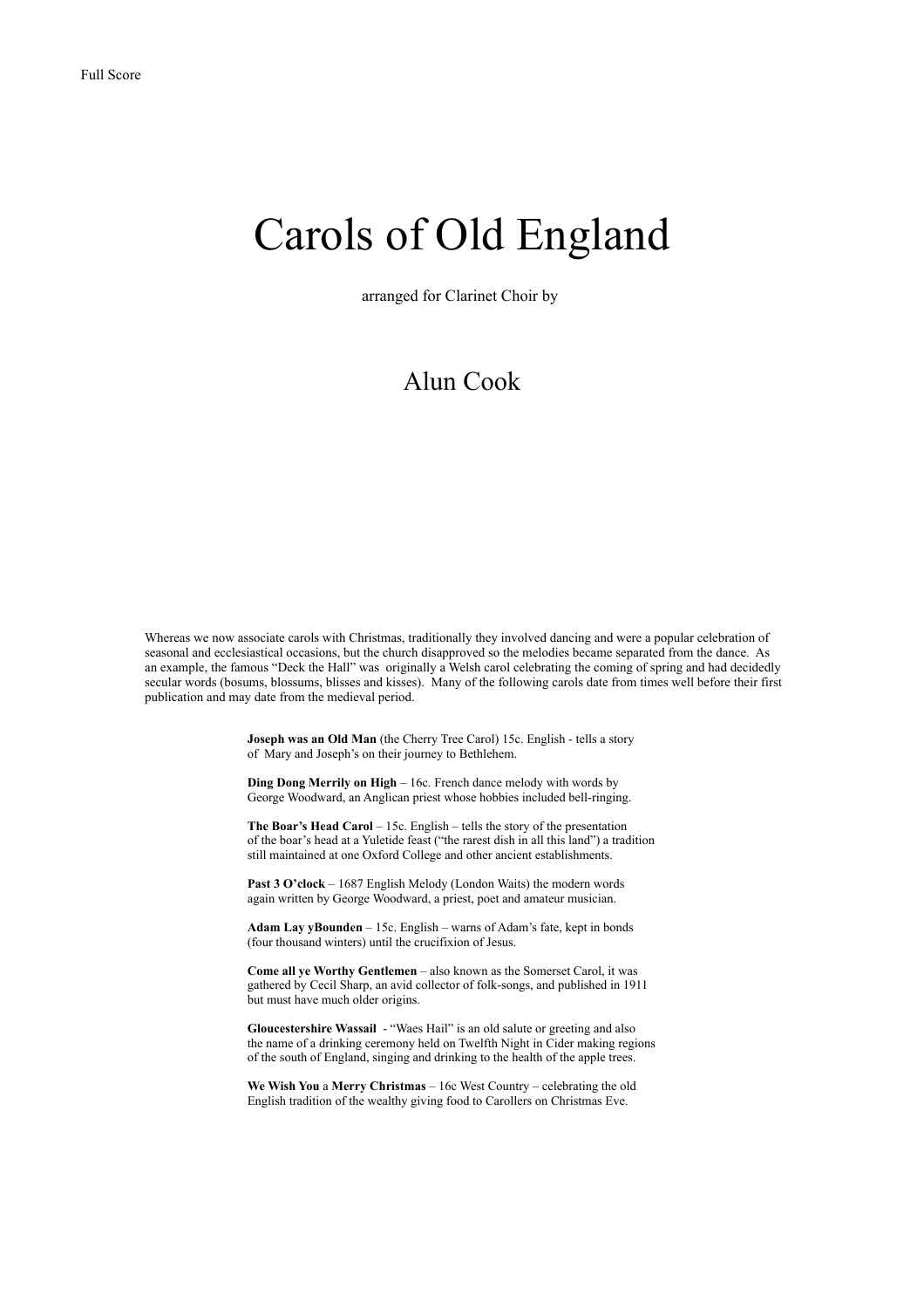## Carols of Old England **Accools Carols** of Old England

(for Clarinet Choir)



© Alun Cook - www.aluncookmusic.com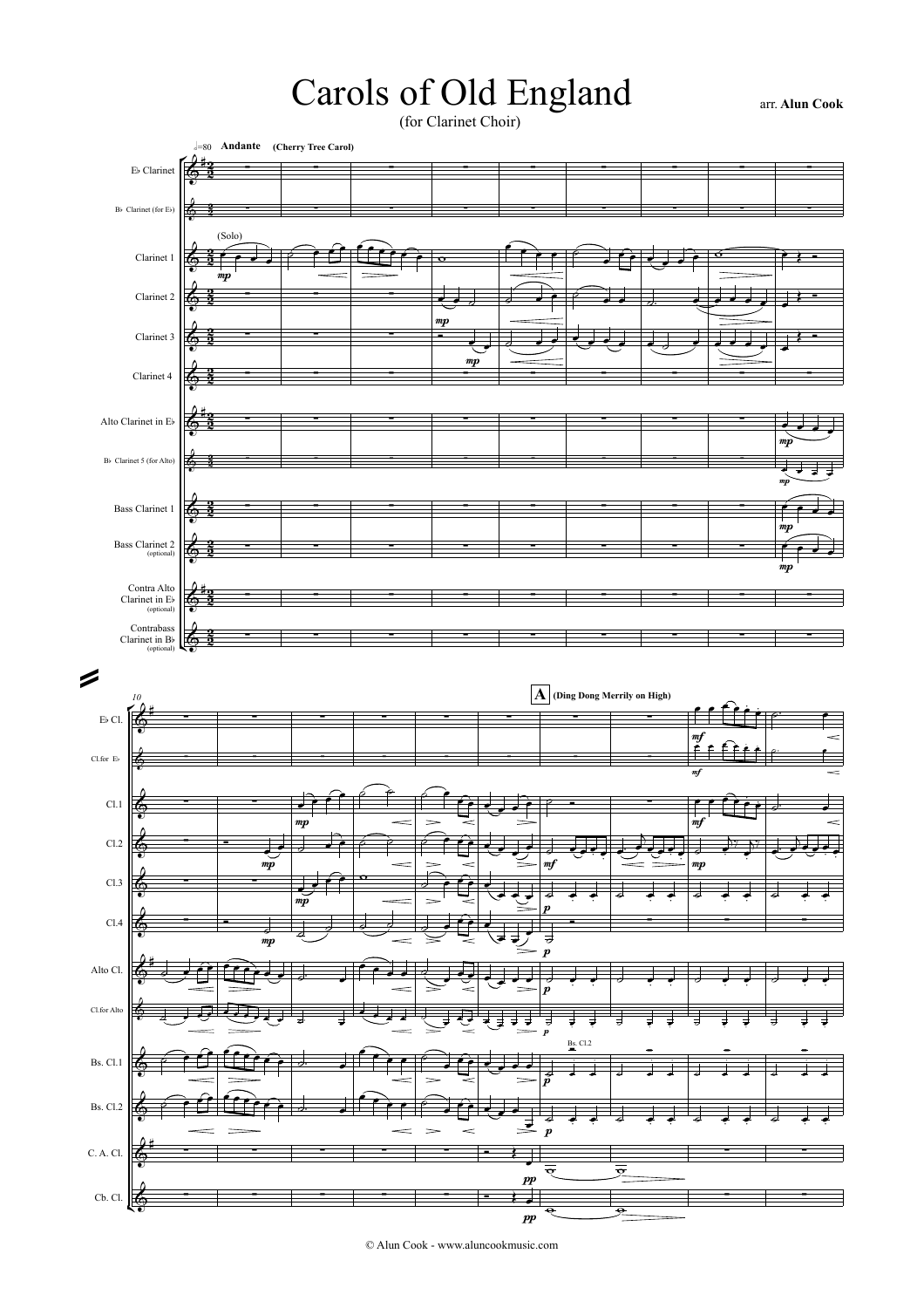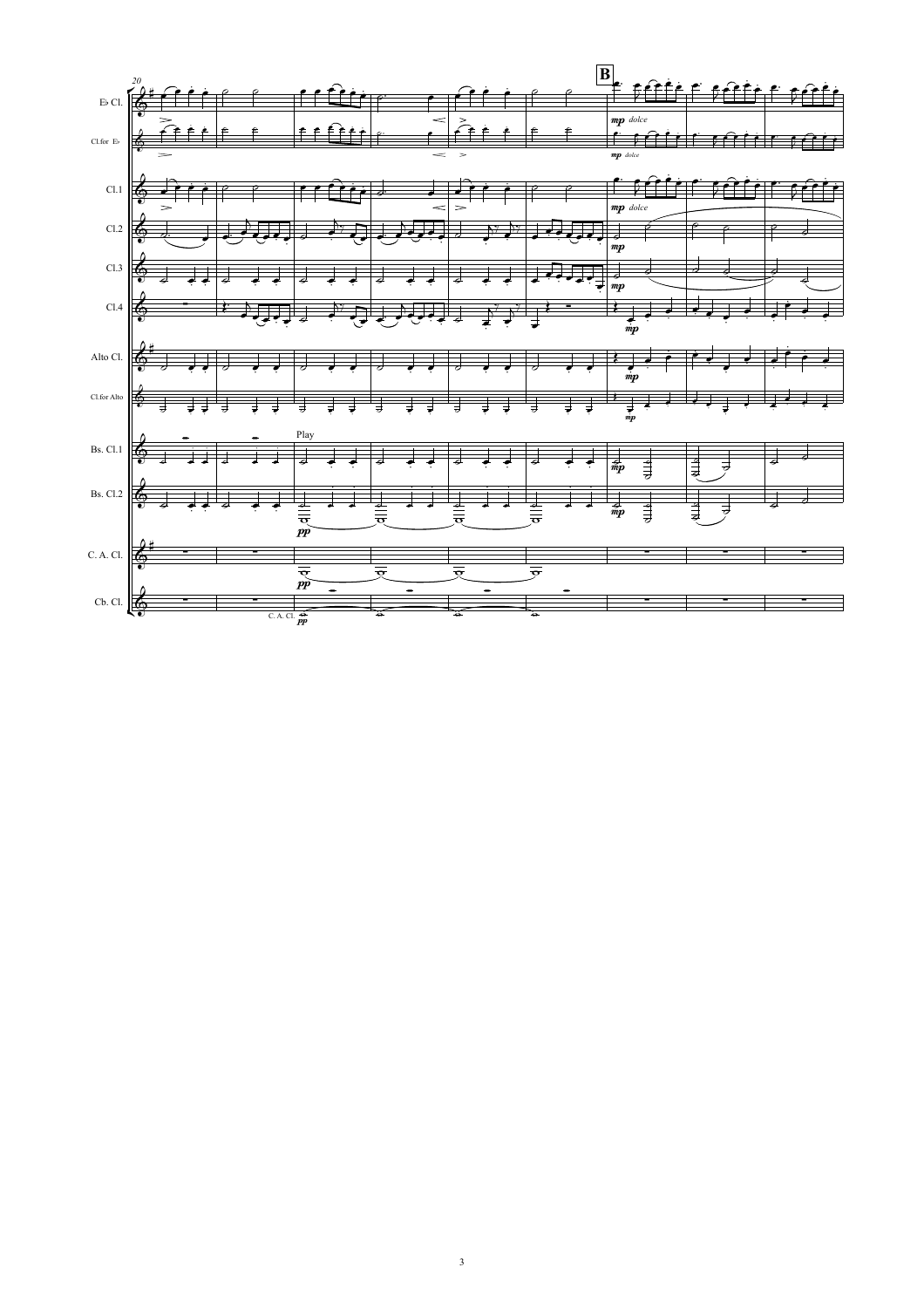